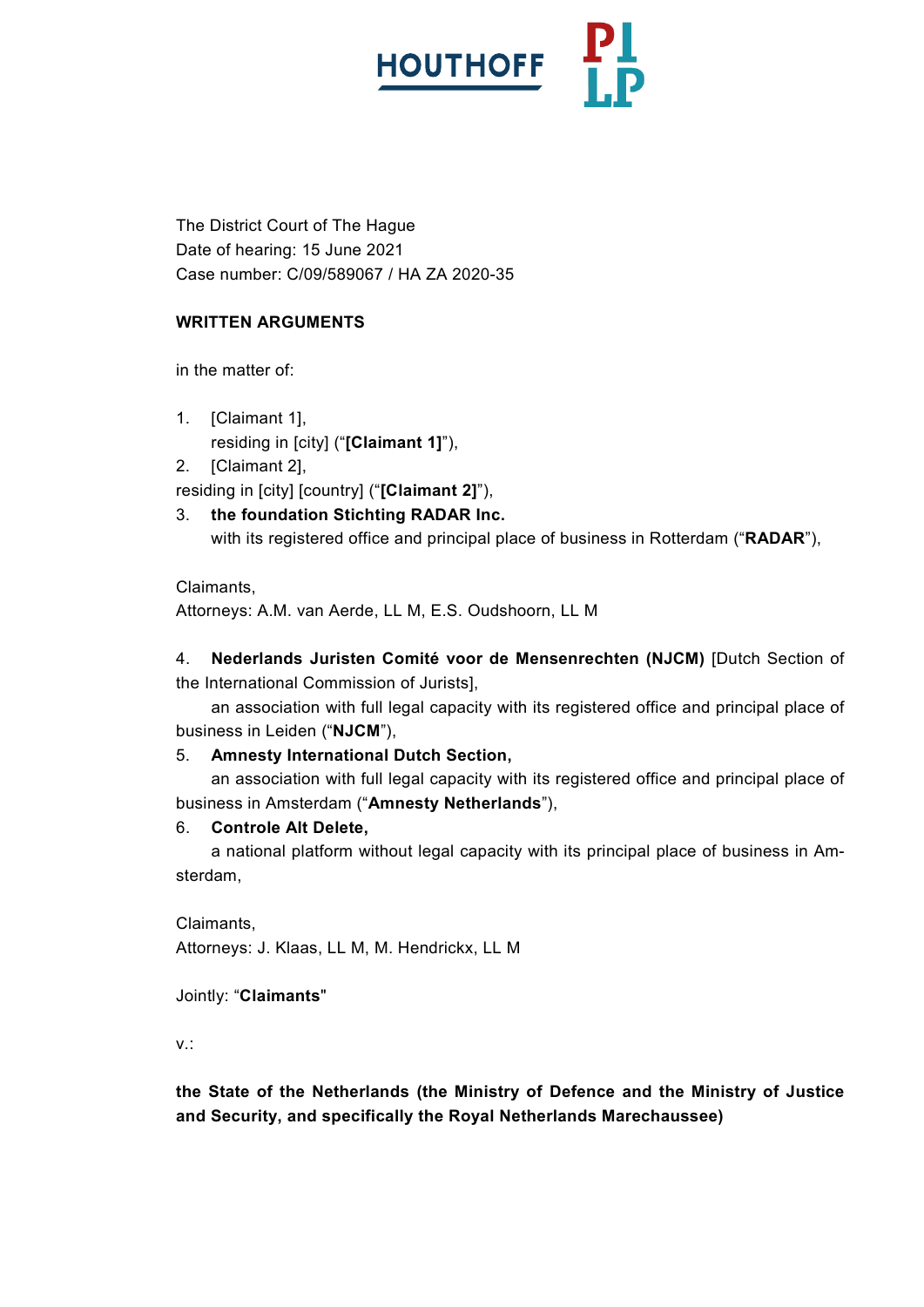

a legal entity under public law with seat in The Hague ("**the State**"), Defendant, Attorney: C.M. Bitter, LL M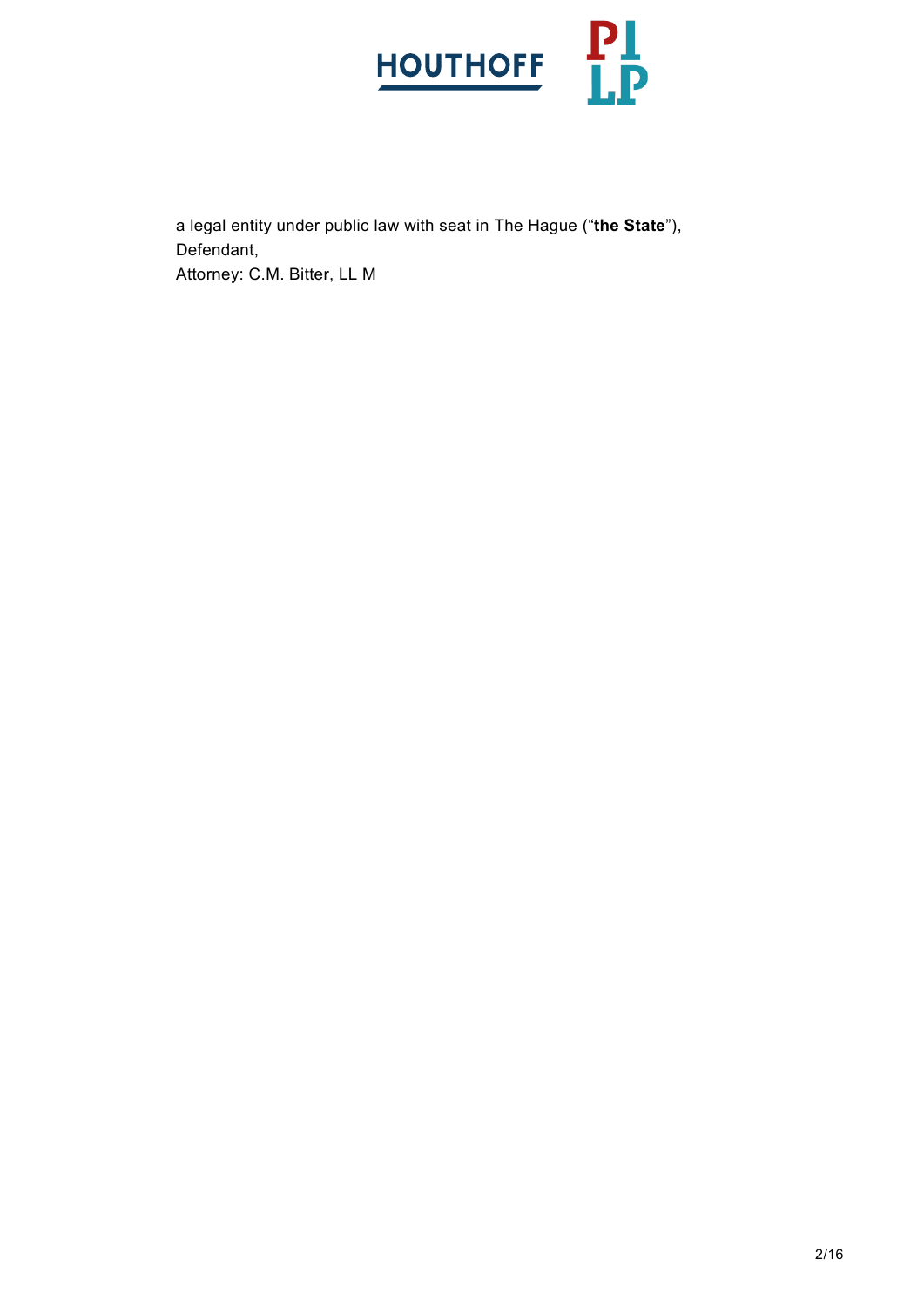

# **1. Introduction**

- 1.1. The matter at hand may be a unique and historic issue of principle, but from a legal standpoint it is a simple question that can be answered with a yes or no.
- 1.2. Firstly, I will be addressing the definition of ethnic profiling, why the Royal Netherlands Marechaussee ("**RNM**") is clearly engaging in ethnic profiling, and the question of why that is discriminatory.
- 1.3. Mr Van Aerde will then address the question of why ethnic profiling is in violation of the law and a violation of human rights. He will also address the question of whether ethnic profiling takes place frequently or not (and whether that matters). In addition, he will explain the claims in more detail.
- 1.4. I will close with the argument that ethnicity cannot be permitted to continue to be an element of risk profiling and selection decisions by the State.

# **2. What is this case about?**

- 2.1. What this case is *not* about is the authority of the RNM to perform border security operations and the practice known as Mobile Security Monitoring checks ("**MSM checks**").
- 2.2. Our clients, the claimants in this case, do not dispute that the RNM can pull individuals from the line, nor that the RNM has a discretionary authority to do so on the basis of current laws and regulations.
- 2.3. The claimants also do not dispute that ethnicity may be used in perpetrator profiling: identifying characteristics of a suspect in a specific crime. If, for example, the perpetrator of a crime has been identified as a heavyset, older man wearing a suit, who has orange-tinted skin and pale-yellow hair that looks like a toupee, all men matching that description may, of course, be pulled from the line.
- 2.4. This case is only about whether ethnicity (appearance, skin colour or presumed ethnicity) may be used as a permissible element in drafting risk profiles and making selection decisions in the performance of MSM checks. Ethnicity comprises physical characteristics that a person cannot do anything about, such as physiological features and skin colour.
- 2.5. The State believes that this type of profiling should be allowed, but the claimants do not. This is the dispute that we are asking this court to resolve.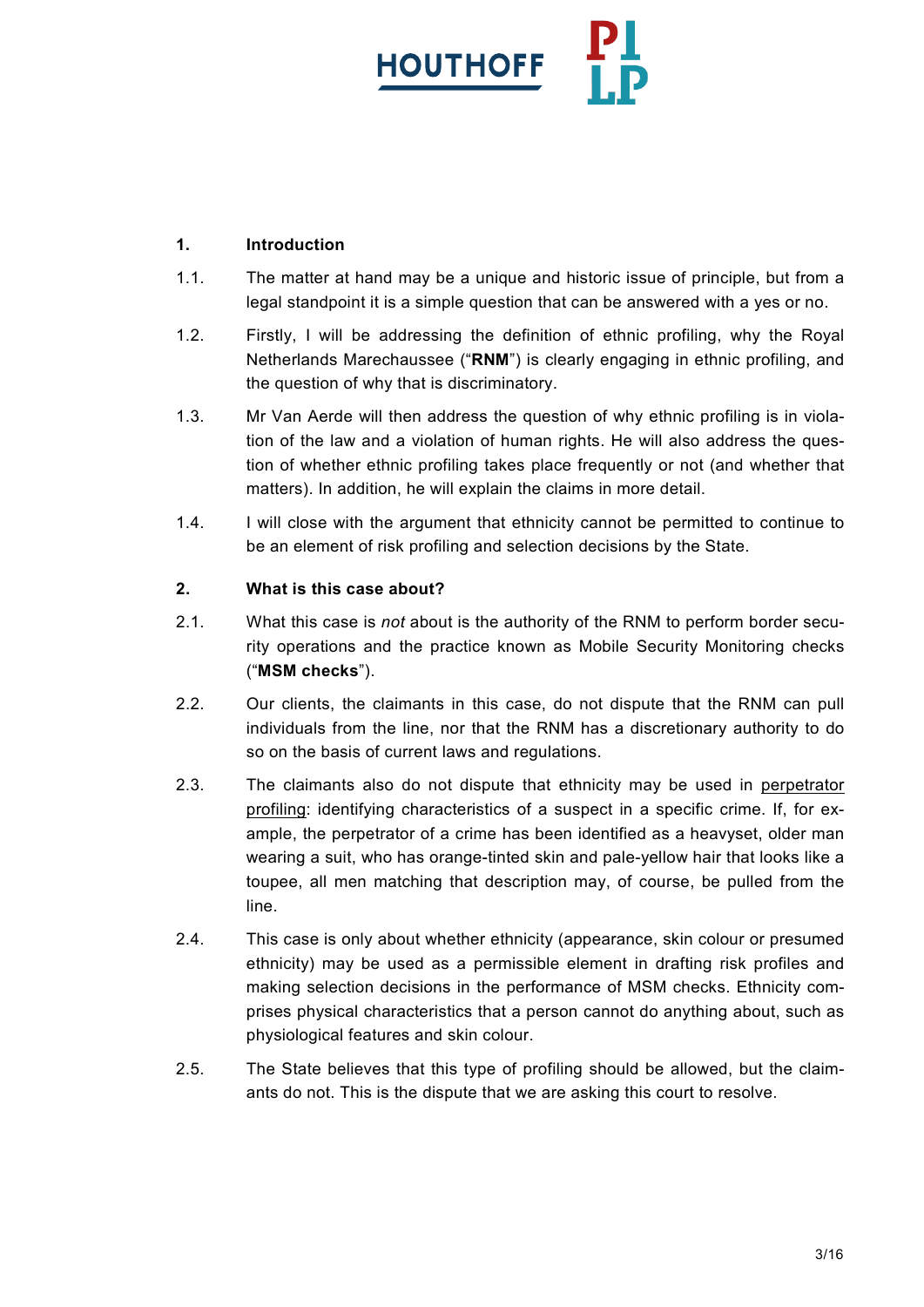

# **3. Definitions of ethnic profiling**

- 3.1. The State acknowledges that personal characteristics such as skin colour or ethnicity (or assumed ethnicity) are used in selection decisions by the RNM. However, the State asserts that this does not constitute ethnic profiling. Only if these personal characteristics constituted a decisive part of the selection could the decision be characterised as ethnic profiling, according to the State.
- 3.2. The claimants use the following definition of ethnic profiling:

*"...the use by the RNM, with no objective and reasonable justification, of criteria such as race, colour, language, religion, nationality or national or ethnic origin when performing MSM checks."*

- 3.3. This definition is derived from the definition used by the European Commission against Racism and Intolerance (ECRI), which is also used by the Dutch police, $<sup>1</sup>$  $<sup>1</sup>$  $<sup>1</sup>$  and by the College for Human Rights. $<sup>2</sup>$  $<sup>2</sup>$  $<sup>2</sup>$ </sup></sup>
- 3.4. The most recent recommendations of the UN Committee on the Elimination of Racial Discrimination (CERD), from November 2020, include the following, even stricter, definition of ethnic profiling:

*"the practice of police and other law enforcement officials relying, to any degree, on race, colour, descent or national or ethnic origin as the basis for subjecting persons to investigatory activities or for determining whether an individual is engaged in criminal activity."*[3](#page-3-2)

- 3.5. Because the MSM checks are also an act of law enforcement, there is no difference between the police and the RNM in terms of the definition to be applied and fundamental rights.
- 3.6. The CERD goes on to explicitly declare that this definition also applies to border controls and decisions on security and immigration. $4$

<span id="page-3-0"></span> <sup>1</sup> [https://www.politie.nl/binaries/content/assets/politie/nieuws/2017/00-km/handelingskader-proactief-controleren](https://www.politie.nl/binaries/content/assets/politie/nieuws/2017/00-km/handelingskader-proactief-controleren-versie-1.9.1-dd-27-oktober2017.pdf)[versie-1.9.1-dd-27-oktober2017.pdf](https://www.politie.nl/binaries/content/assets/politie/nieuws/2017/00-km/handelingskader-proactief-controleren-versie-1.9.1-dd-27-oktober2017.pdf)

<span id="page-3-1"></span><sup>&</sup>lt;sup>2</sup> Exhibit 87: Position paper, p. 2 [\(https://mensenrechten.nl/nl/publicatie/60c0653c1e0fec037359cd1a\)](https://mensenrechten.nl/nl/publicatie/60c0653c1e0fec037359cd1a).

<span id="page-3-2"></span> $2^3$  Exhibit 84, par. 18 [\(https://tbinternet.ohchr.org/Treaties/CERD/Shared%20Documents/1\\_Global/CERD\\_C\\_GC\\_36\\_9291\\_E.pdf\)](https://tbinternet.ohchr.org/Treaties/CERD/Shared%20Documents/1_Global/CERD_C_GC_36_9291_E.pdf).

<span id="page-3-3"></span><sup>4</sup> Ibid, par. 19: "*Racial profiling by law enforcement officials may also include, inter alia raids, border and custom checks, home searches, targeting for surveillance, operations to maintain or re-establish law and order or immigration decisions. These actions may variously take place in the context of street-policing and anti-terrorism operations."*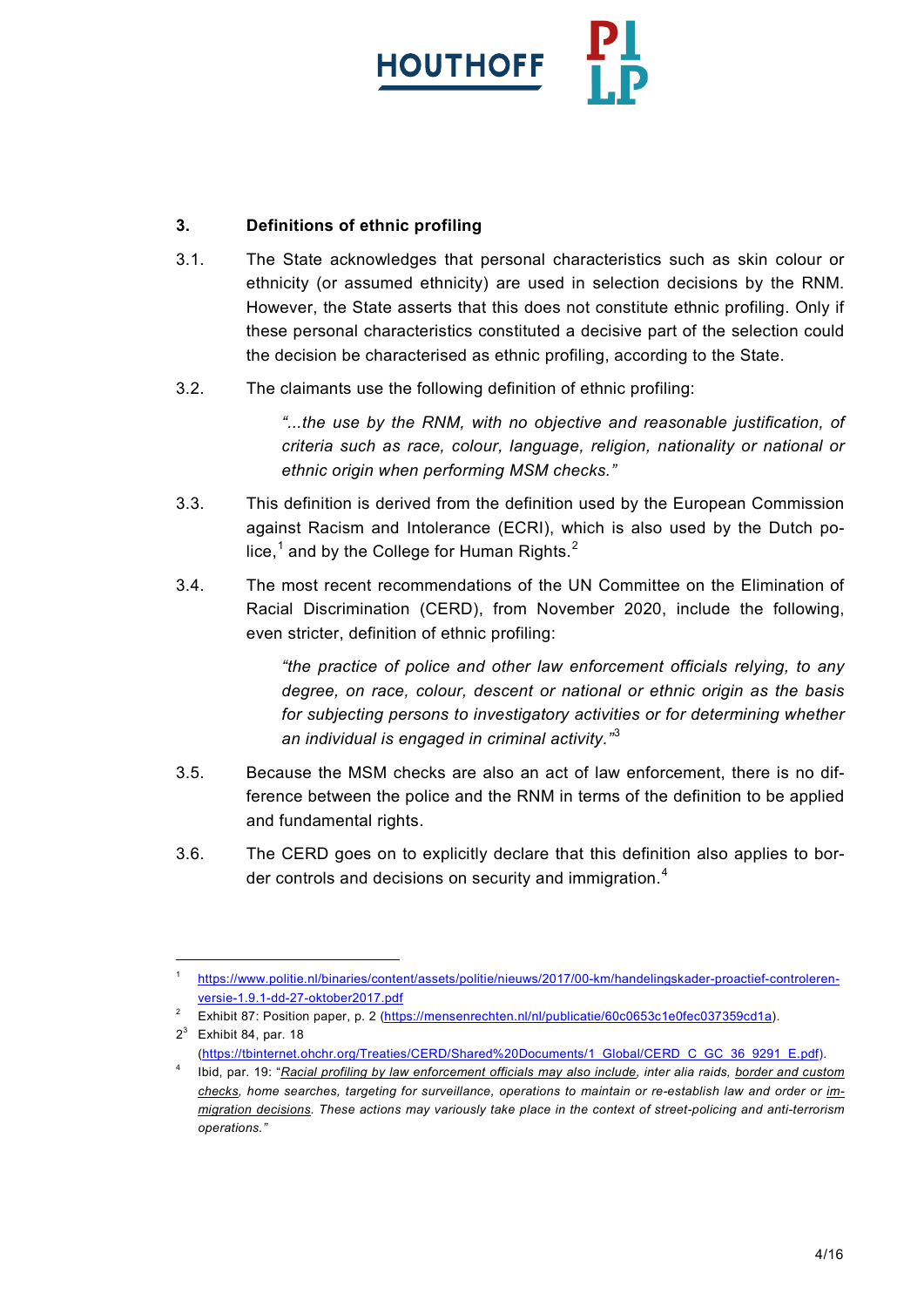

- 3.7. Thus, if we accept the definitions used by the ECRI, the CERD and the police, we must conclude that ethnic profiling is used in border control activities. QED.
- 3.8. The key question, of course, is not only whether ethnic profiling is being used, but whether it is permissible.

# **4. Ethnic profiling is not permissible**

- 4.1. As explained in detail in the summons, ethnic profiling is not permissible. This is because ethnic profiling is impermissible discrimination that not only harms the victims, but society as a whole. Additionally, ethnic profiling is wrong and it is hurtful.
- 4.2. The State argues the opposite, that the use of ethnicity is permissible, so long as it is not a *decisive* or *determining* element of the selection. This, according to the State, also follows from the Supreme Court's judgment in the Dynamic Traffic Control case. In that ruling, the Supreme Court determined that controls are by definition not permissible if they:

*"...are based solely or predominantly on ethnic or religious characteristics."[5](#page-4-0)*

4.3. The Supreme Court states that such cases do *in any case* involve prohibited distinctions.<sup>[6](#page-4-1)</sup> However, that does not mean that the Supreme Court has also ruled that it would not constitute a prohibited distinction if ethnic or religious characteristics are selection criteria, but not the sole selection criteria. That amounts to a contrario reasoning. In short, the Supreme Court has mainly ruled on what is not permissible, but has not ruled on what is. The College for Human Rights also interprets the Dynamic Traffic Control judgment in this way:

> *"In the opinion of this body, the Supreme Court decision and the referenced international judgments were not the final destination, but at most the starting point for the legal debate regarding ethnic profiling. This debate still demands further clarification. It would be a misconception to think that the use of these criteria within a risk profile does not pose any prob-*

 $\overline{a}$ 

<span id="page-4-0"></span><sup>4</sup><sup>5</sup> Supreme Court 4 November 2016, ECLl:NL:HR:2016:2454 (Dynamic traffic control), paragraph 3.7.

<span id="page-4-1"></span><sup>4</sup><sup>6</sup> Supreme Court 4 November 2016, ECLl:NL:HR:2016:2454 (Dynamic traffic control), paragraph 3.7: *"In the case of traffic controls such as those at issue in this case, such a finding may come into play in particular if the selection of the vehicle to be subjected to a traffic control is based exclusively or predominantly on ethnic or religious characteristics of the driver or other occupants of that vehicle." (Underlined by attorney).*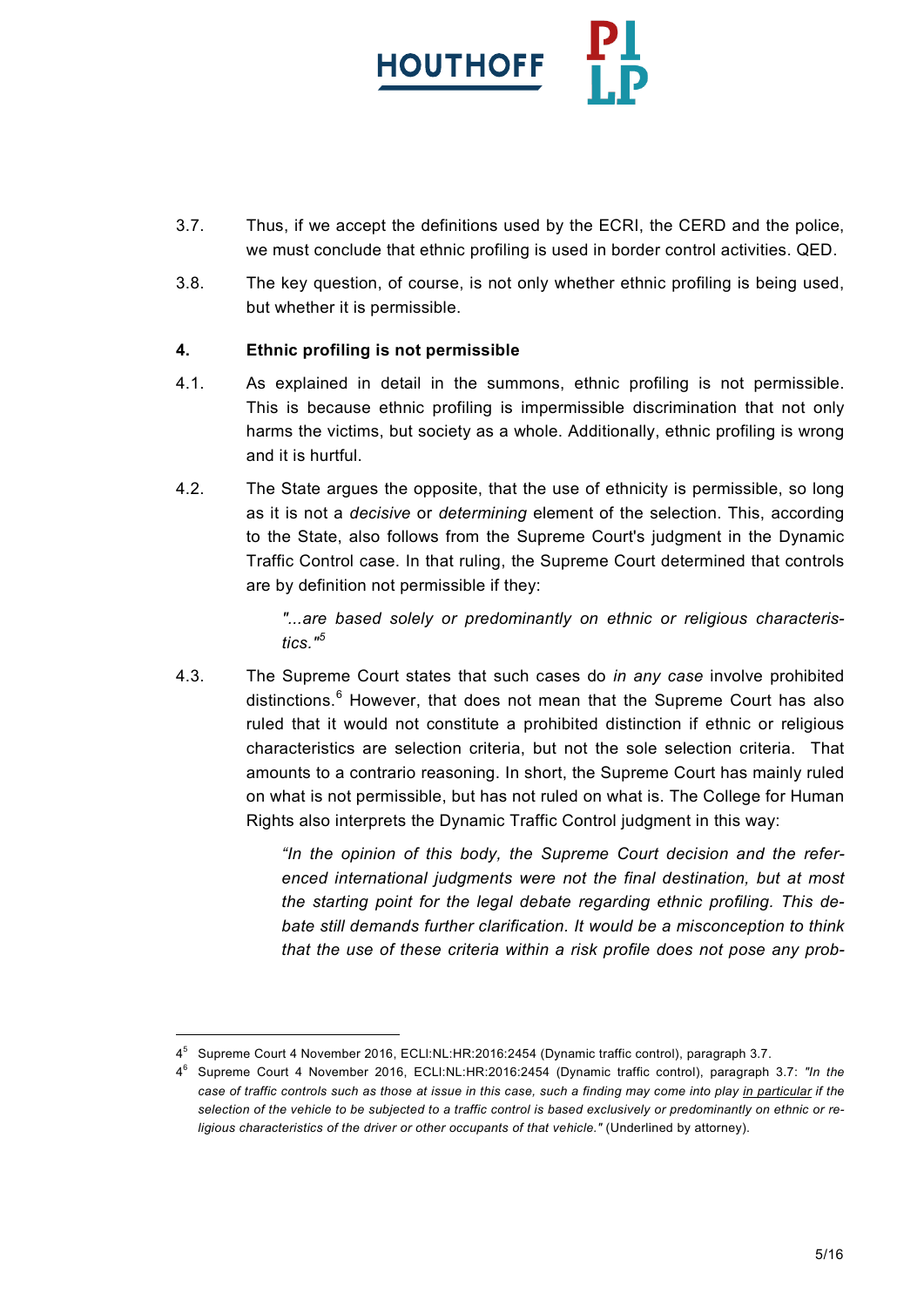

*lems, as long as ethnic or national origin is not the sole selection or risk criterion for the application of enforcement or control powers."[7](#page-5-0)*

- 4.4. Today, the claimants ask you to eliminate that misconception regarding the Dynamic Traffic Control decision and, in their interest and in the interest of society, to resolve that debate and to establish: ethnicity may not be part of risk profiles or selection decisions by the RNM, including but not limited to in the process of MSM checks.
- 4.5. However, aside from this determination, the way the RNM is currently uses ethnicity does not in any case meet the standard set in the Supreme Court's Dynamic Traffic Control decision. In fact, in the RNM's policy the selection decision is based exclusively or predominantly on external characteristics. I will explain this on the basis of three examples: two that the State itself presents in its Statement of Defence, and the third being [Claimant 1]'s own case.
- 4.6. We will start with [Claimant 1]'s example. It is established that he was pulled from the line.
- 4.7. At the time, the RNM personnel involved declared:

*"*[…] *The reason for me selecting [Claimant 1] was to have his Nationality, Identity and residency status checked by my colleague.* [...]"<sup>[8](#page-5-1)</sup>

*"*[…] *Selection criteria on this flight from Italy were, for me: walking fast, smartly dressed, person of non-Dutch origin, travelling alone or with family. In that instance [Claimant 1] met the criteria, because he was walking fast, was well-dressed, was travelling alone and, in addition, had the appearance of a non-Dutch person being, potentially, a foreign national. In our official capacity we are aware that there is significant traffic of Nigerians travelling from Italy with large amounts of cash in hand, which is something that for us makes screening worthwhile.* […]"*[9](#page-5-2)*

4.8. [Claimant 1] was therefore pulled from the line, in any case *partly*, because he has a non-Dutch appearance; that much has been established. But in the selection process, this element was also *decisive* for him being pulled from the line. For is it not true that walking quickly and being well-dressed are elements

<span id="page-5-0"></span> <sup>7</sup> Exhibit 87: Position paper, p. 3. See also Position paper, p. 7. *"However, it can be deduced from the case law described above, that the mere argument that ethnicity is only one of the factors within the risk profile used is insufficient to withstand assessment based on the ban on discrimination."*

<span id="page-5-1"></span>Exhibit 51, p. 1.

<span id="page-5-2"></span><sup>9</sup> Exhibit 52, p. 1.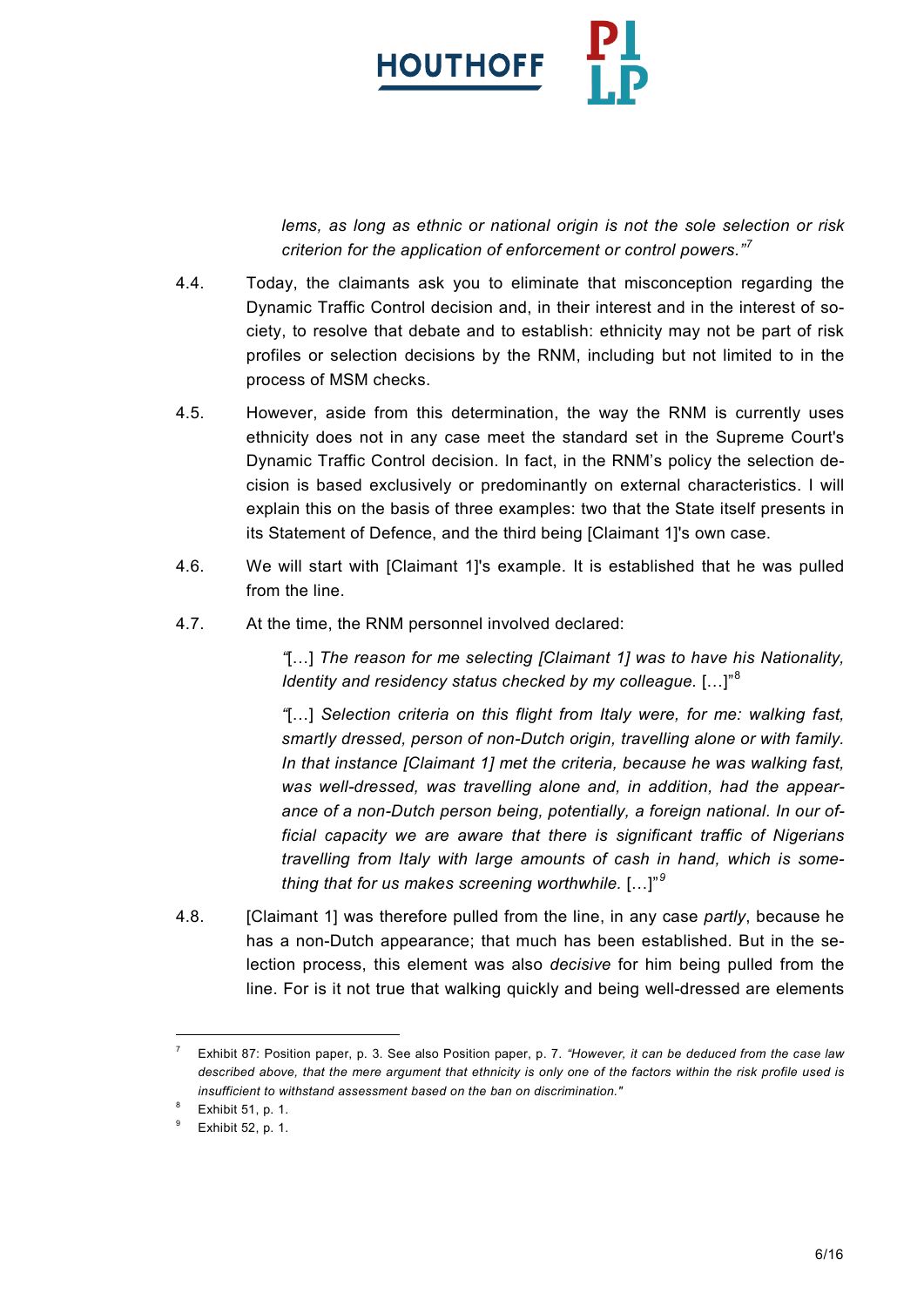

that apply to practically all business travellers on such a flight? And yet, they were not all pulled from the line.

- 4.9. In fact, the only passengers pulled from the line were those with a 'non-Dutch appearance'. According to the chairman of the complaints committee, [Claimant 1] – these were his literal words – does not look Dutch. What this refers to is his black skin. Having black skin was the deciding element for selection. This difference in treatment is purely and solely based on ethnicity, and consequently the selection is "*solely or predominantly*" based on ethnicity.
- 4.10. His black skin colour makes [Claimant 1] a target for being pulled out of the line. Although the Netherlands has had citizens with black skin for over three hundred years, [Claimant 1] continues to be seen as having a non-Dutch appearance. Regardless of how well he dresses, regardless of his career, regardless of how he behaves: he will be pulled from the line. This is hurtful, it is stigmatising, it is unnecessary, and it is unlawful.
- 4.11. I will now address the examples cited by the State in the Statement of Defence.
- 4.12. First, the risk profile of the victim of forced prostitution from Nigeria. This profile looks for women with Nigerian nationality in the age bracket of 15-35.
- 4.13. According to the State, in these cases the following elements are looked for:

*"Itinerary, airline, gender, age bracket and nationality."*

- 4.14. In practice, here 'nationality' generally means '*presumed nationality*', as this check takes place before passport control. Passports are checked and nationality actually established only after people are pulled from the line and checked.
- 4.15. Given that it is not possible for the RNM employee to know the person's nationality, the person pulled from the line will therefore conform to the RNM employee's preconception of what a young Nigerian woman looks like.
- 4.16. In a meeting at the Ministry in preparation for this case, an RNM employee asked to come up with an example also came up with this exact profile. I asked that employee: "*How can you tell which women might be Nigerian citizens just by looking at them?*"
- 4.17. The RNM employee answered: "*Well, these are people from Western Africa*", and went on to identify a few physiological features (such as a broad skull and a particular jawline) that, the employee claimed, helped to make this selection.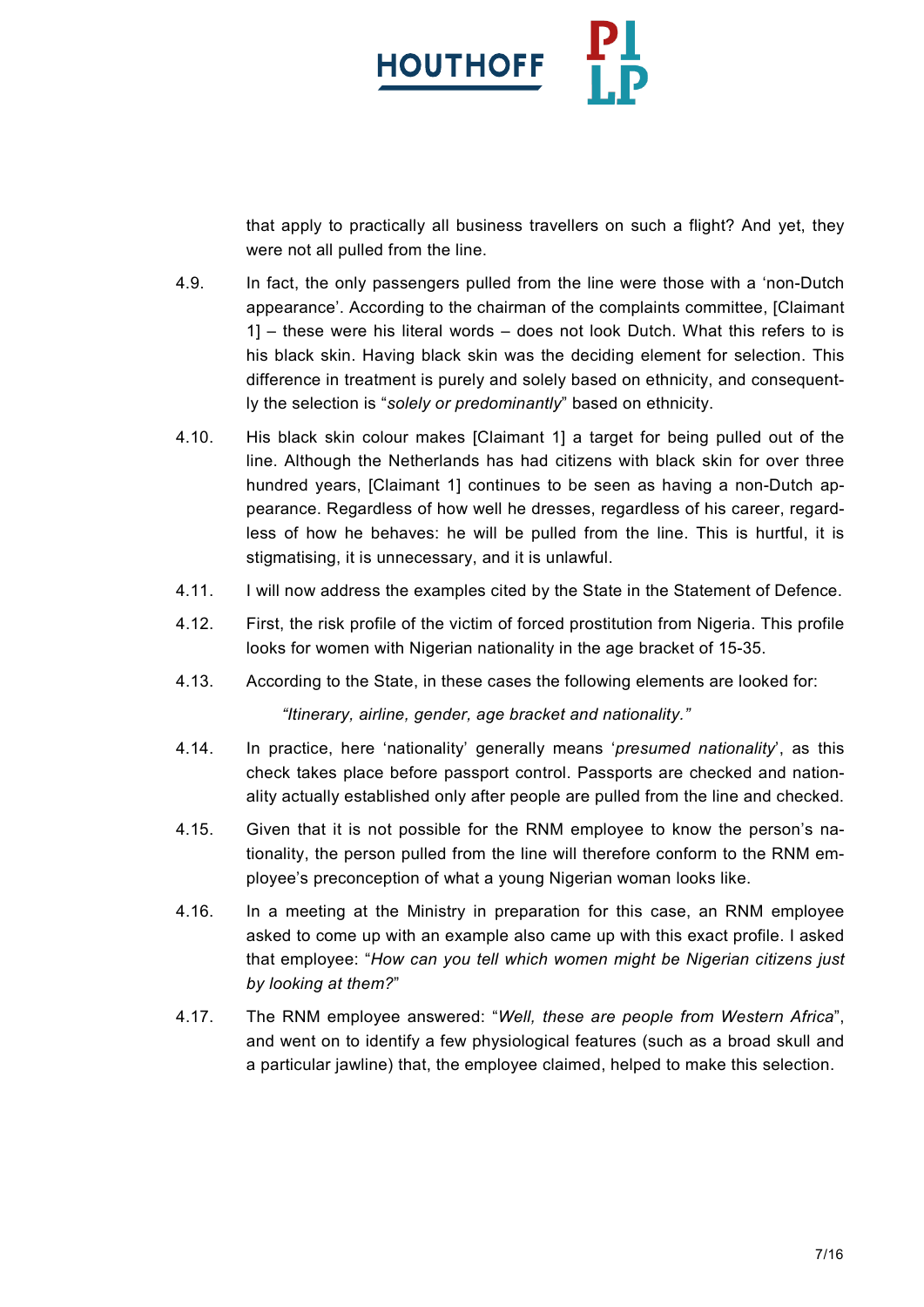

- 4.18. As the court may be aware, Nigeria has over 250 different ethnic groups, from the Hausa in the north to the Yoruba in the south to the white descendants of British colonists.
- 4.19. There is no one typical Nigerian. When it comes down to it, skin colour will ultimately be the deciding factor. Moreover, black women who are not from Nigeria will also be selected.
- 4.20. On the basis of this profile, the RNM employee would not only pick out Chimamanda Ngozi Adiche (one of the most important African writers of the past 15 years), but also, for example, an African-American or Dutch-Surinamese student who has been doing research in Nigeria for her anthropology degree.
- 4.21. They are being singled out this time and every time not because they are Nigerian nationals or because they are young, but because they are young women with black skin.
- 4.22. Consequently, the State's example here will lead to direct discrimination and ethnic profiling in many cases.
- 4.23. Finally, let us take the State's example of the blue Ford Escorts, which highlights exactly the point we want to make here.
- 4.24. The State says: suppose that the police have information that shows that we need to be specially on the lookout for cars that are blue in colour, make and model is Ford Escort, manufactured in 2005-2015.
- 4.25. In this case, only these cars will be stopped. Any car that is not a Ford, or not an Escort, or not made in those years, will be allowed to drive on. In other words: according to the State, blue is not the decisive element.
- 4.26. But here is the point: under these selection criteria, all yellow, white and red Ford Escorts from 2005-2015 are allowed to drive on. Only the blue ones will be stopped. Within the set of all Ford Escorts from those years, of all colours, the blue ones are always the target.
- 4.27. For these cars, their colour, as opposed to all other Ford Escorts from this period, is the decisive element. Here again, the selection is predominantly made based on colour. Just like [Claimant 1]'s supposed non-Dutchness, or the supposed Nigerian nationality of the young women.
- 4.28. To use ethnicity or perceived nationality as an element in a risk profile therefore means, by definition, that ethnicity **is** used as a *decisive* element.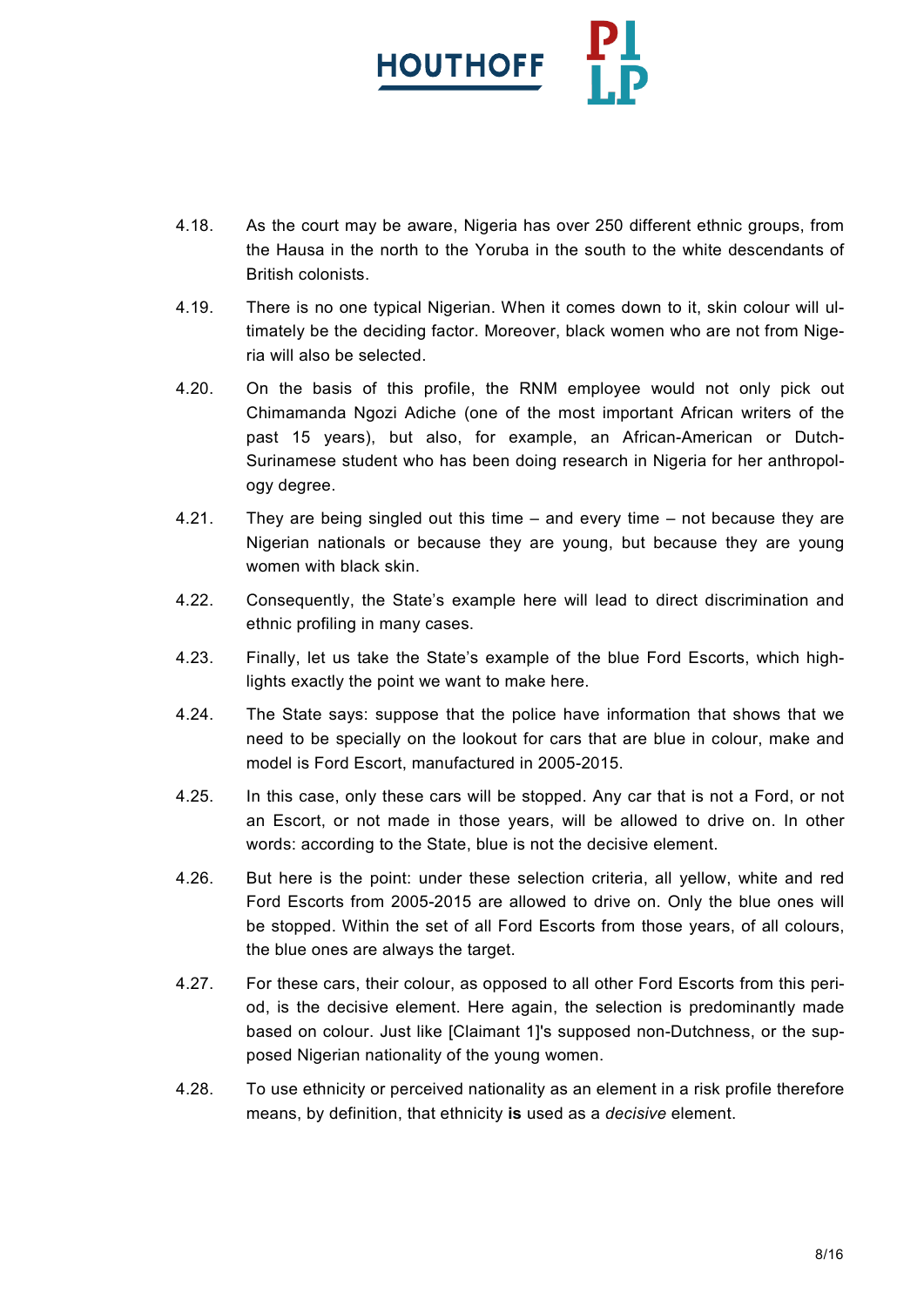

4.29. The use of ethnicity as part of a risk profile or selection decision by the RNM is therefore unlawful, even according to the State's own definition. In order to remove any ambiguity about the use of ethnicity, the claimants seek an explicit determination that ethnicity may not be part of a risk profile or selection decision by the RNM for an MSM check. This is, of course, while the State still asserts that it is entitled to use ethnicity as an element.

## **5. Ethnic profiling is in violation of the law and human rights**

- 5.1. In the summons, we explained in detail on behalf of the claimants that the use of ethnicity violates multiple international conventions and directives, as well as EU law and the Dutch Constitution.<sup>[10](#page-8-0)</sup>
- 5.2. The State's defences here all boil down to essentially the same thing: no international conventions, directives, EU law or Dutch law has been violated, because these pertain to a distinction that is *solely or predominantly* based on, for example, ethnicity or skin colour without there being any objective and reasonable justification to do so. However, the State continues, MSM checks do not purely or predominantly discriminate on the basis of factors such as ethnicity.
- 5.3. In response to this position adopted by the State, I can be brief: the three examples given above illustrate the opposite, that the MSM checks do involve a distinction that is predominantly based on skin colour or ethnicity. Would the same decision as made in [Claimant 1]'s case have been made for a person of a different ethnicity? The answer is no: a white, well-dressed, fast-walking man, would be allowed to continue, while [Claimant 1], who is also walking quickly and dressed smartly, will be taken out of the queue because he could possibly be a Nigerian money smuggler. This difference in treatment is based purely on ethnicity, and in such a case, selection is therefore based "*solely or predominantly*" on ethnicity.
- 5.4. Nor is there an objective and reasonable justification for this distinction, which requires consideration of whether there is a legitimate aim and whether the means are proportionate. Although the MSM checks in their current presentation have been construed to serve a legitimate goal, the means of achieving this goal are not proportionate. This is because the use of ethnicity as an element of the selection decision is not necessary. Other solutions are conceivable, such as the use of neutral criteria that have been empirically tested, or

<span id="page-8-0"></span> <sup>10</sup> Summons, section 5.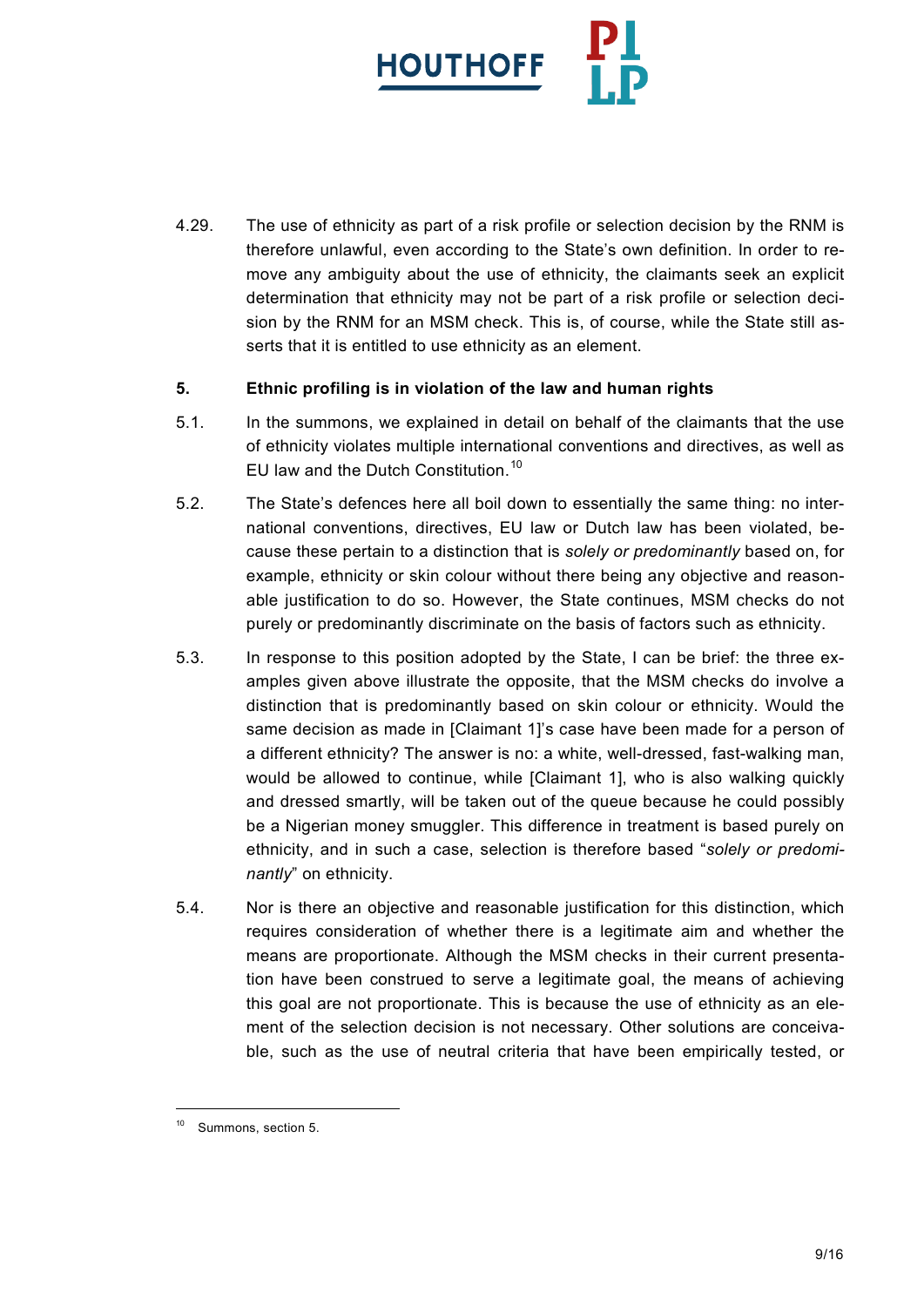

simple random checks. Additionally, the use of ethnicity has not been proven to be effective.<sup>[11](#page-9-0)</sup>

- 5.5. The State also attempts to justify its manner of exercising MSM checks by arguing that the regulations on MSM, by their very nature, make distinctions based on nationality, and for this reason alone cannot constitute a violation of e.g. ICERD or EU law. What matters, however, is the way in which the border authorities check whether a person is of a given nationality. If distinguishing by nationality in practice entails that the nationality is determined by the RNM on the basis of ethnicity, then this is simply distinguishing by ethnicity. The example of the young Nigerian women demonstrates this. Although Nigeria has more than 250 different ethnic groups, only those women with certain physiological characteristics, including non-white skin colour, will be selected. This method of selection also means that not only persons of Nigerian nationality will be selected, but also persons of other nationalities, including Dutch, who look like Nigerians in the eyes of the RNM.
- 5.6. In short, the RNM does in fact make prohibited distinctions in its selection decisions. In doing so, the State is acting in violation of multiple international treaties and directives, as well as EU law and Dutch law. The claimants have explained this extensively in their summons.
- 5.7. These international conventions, directives and laws are applicable in the Netherlands. Insofar as this is disputed by the State, I will explain this in reference to a number of specific conventions and directives, as well as the Dutch Constitution, in the following. For an explanation of the other conventions, di-rectives and laws, I refer to the summons.<sup>[12](#page-9-1)</sup>

# *ICERD[13](#page-9-2)*

5.8. According to the State, it is not in dispute that discrimination is prohibited. The question is, then, what does and does not constitute discrimination. According to the State, discrimination is *not*: "*the use – under certain circumstances and within frameworks – of ethnic characteristics in the selection within the context of the MS*M". The State also asserts that Articles 2 and 5 ICERD do not create any other obligation; if they do, then these articles are not formulated sufficiently precisely and unconditionally.

<span id="page-9-0"></span><sup>&</sup>lt;sup>11</sup> Summons, section 4.6.

<span id="page-9-1"></span>Summons, section 5.

<span id="page-9-2"></span><sup>10&</sup>lt;sup>13</sup> International Convention on the Elimination of All Forms of Racial Discrimination.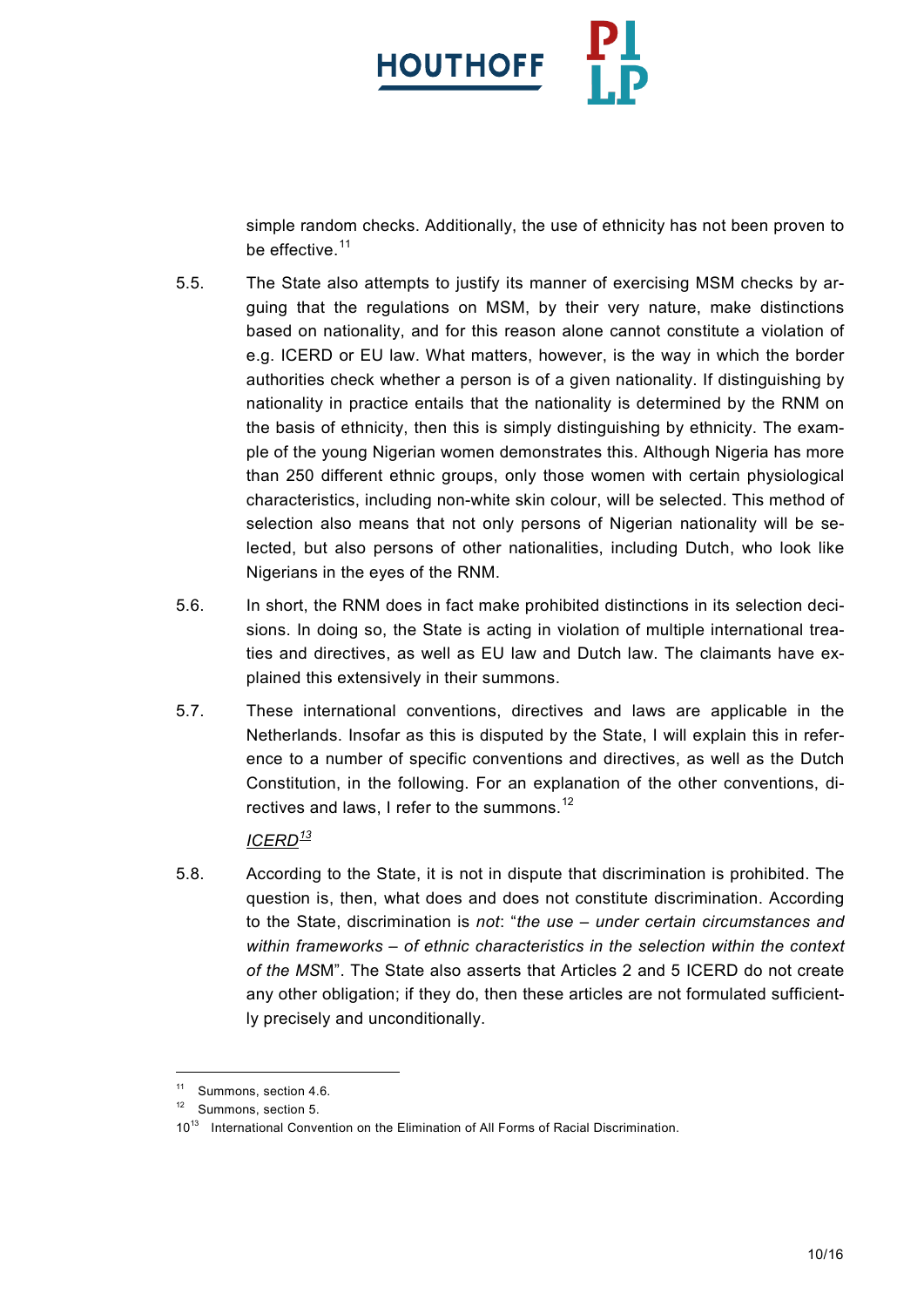

5.9. Articles 2 and 5 ICERD are formulated sufficiently precisely and unconditionally such that they can have direct effect.<sup>[14](#page-10-0)</sup> Briefly stated, these articles prohibit all forms of racial discrimination. What is meant by racial discrimination is also described with sufficient precision, namely including the following:

> *"any form of discrimination... on grounds of race, colour ...or ethnic origin which has the effect... of [nullifying or impairing] the recognition, enjoyment or exercise, on an equal footing, of human rights and fundamental freedoms in the political, economic, social or cultural fields or in other fields of public life."*

5.10. This means that any distinction based on ethnic origin must therefore fall under the definition of "racial discrimination", and that this follows not only from Article 1 of the ICERD but also from the position taken by the CERD.<sup>[15](#page-10-1)</sup> The provisions are therefore sufficiently precise and unconditional. These provisions oblige the State to pursue a policy of eliminating all forms of racial discrimination by all appropriate means. This may also include amending provisions that may lead to racial discrimination,  $16$  such as, in this case, the removal of ethnicity as part of risk profiles and selection decisions of the RNM.

# *ECHR*

5.11. The claimants agree with the State that MSM checks in themselves do not inherently violate Article 8 ECHR: the right to respect for private life. Rather, the claimants only argue that the manner in which the MSM checks are currently carried out, namely in a discriminatory manner within the definition of Article 8 in conjunction with Article 14 of the  $ECHR<sup>17</sup>$ , do infringe on the right to respect for private life, and more specifically, the psychological integrity of persons. Being taken out of the queue on the basis of ethnicity, again and again, because they are, for instance, mistaken for a possible Nigerian money smuggler, is humiliating and hurtful.

<span id="page-10-0"></span><sup>&</sup>lt;sup>14</sup> Articles 93 and 94, Constitution. On the direct effect of provisions of conventions, see also Supreme Court 10 October 2014 ECLI:NL:HR:2014:2928 ('No Smoking' decision), paragraphs 3.5.1-3.5.3.

<span id="page-10-1"></span><sup>&</sup>lt;sup>15</sup> This Convention defines "racial discrimination" as any distinction, exclusion, restriction or preference based on race, colour, descent, or national or ethnic origin which has the purpose or effect of nullifying or impairing the recognition, enjoyment or exercise, on an equal footing, of human rights and fundamental freedoms in the political, economic, social, cultural or any other field of public life.

<span id="page-10-2"></span> $16$  Article 2(1)(c), ICERD.

<span id="page-10-3"></span><sup>17</sup> Artikel 14 ECHR: *"The enjoyment of the rights and freedoms set forth in this Convention shall be secured without discrimination on any ground such as sex, race, colour, language, religion, political or other opinion, national or social origin, association with a national minority, property, birth or other status."*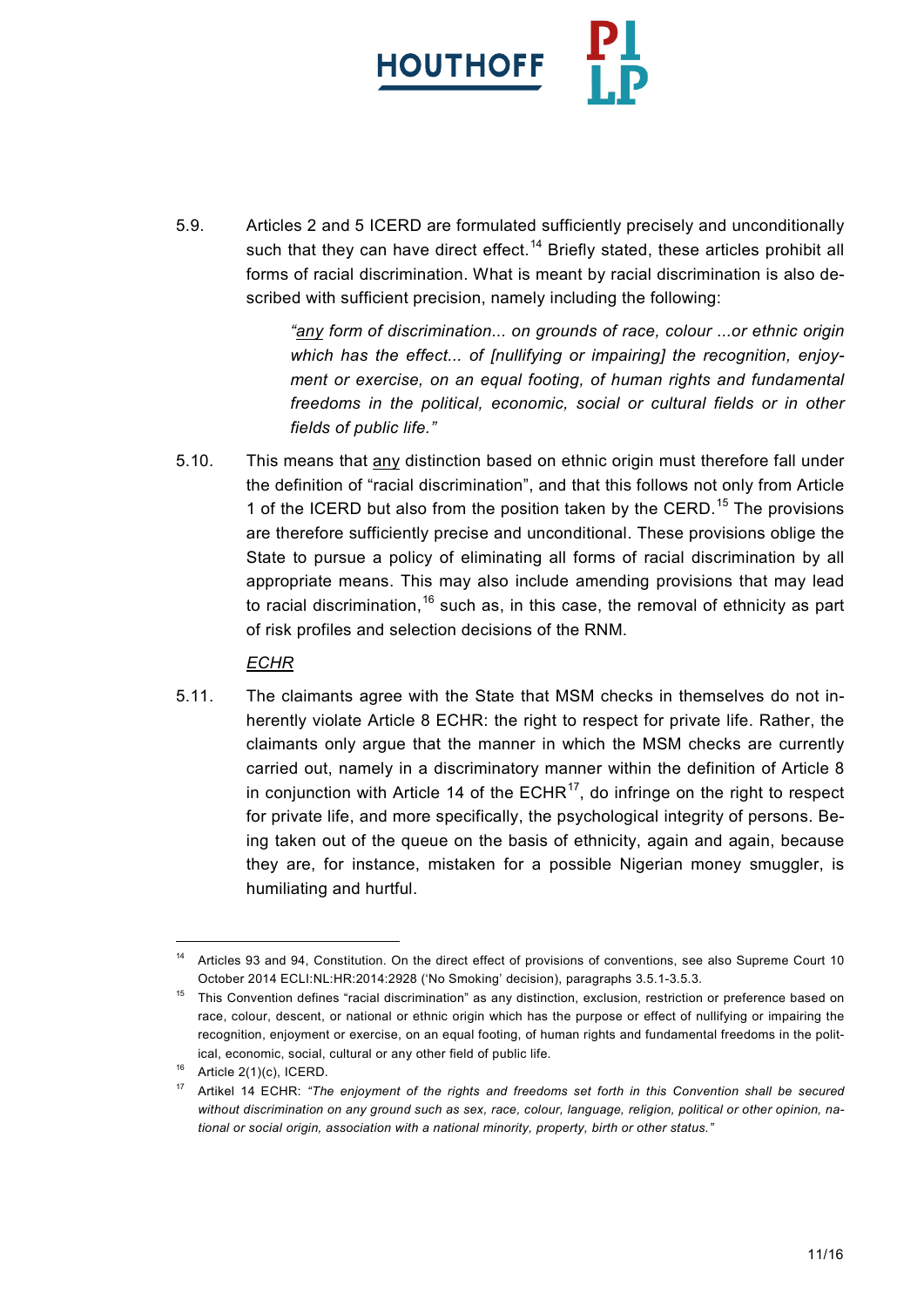

5.12. The same applies to the claimants' appeal to Article 2, Fourth Protocol, ECHR: freedom of movement. MSM checks do not inherently violate this freedom, but the way in which the MSM checks are currently being conducted does violate Article 2, Fourth Protocol, ECHR.

## *Schengen Borders Code*

5.13. The Schengen Borders Code also contains a ban on discrimination, specifically the ban on discrimination in Article 7 of the Schengen Borders Code.<sup>[18](#page-11-0)</sup> Given that the application of the Schengen Borders Code concerns powers under EU law, the ban on discrimination laid down in Article 21 of the Charter applies by virtue of Article 4 of the Schengen Borders Code.<sup>19</sup>

#### *Race Equality Directive (Directive 2000/43/EC)*

- 5.14. The State has argued that the Race Equality Directive only covers discrimination based on race or ethnic origin, not nationality. However, this argument fails, because the claimants are not accusing the State of making a distinction based on nationality, but rather one on ethnicity. As should be clear, the selection decisions are not made on the basis of nationality, but on the basis of factors such as the person's physical appearance.
- 5.15. The State further argues that the Directive has no direct effect, because it was implemented into 'equal treatment legislation'. This argument cannot help the State's case. Directives have a 'vertical effect', meaning that private individuals, such as the claimants, may appeal to such a directive with respect to the State if the State has not implemented the Directive into national law appropriately. $20$
- 5.16. The question that remains is, what exactly does the Directive entail? The claimants and the State agree that the Directive pertains to the social domain, but they disagree on how broadly that should be interpreted. On this point, the claimants refer to paragraphs 210-218 of the summons.

## *The Dutch Constitution*

<span id="page-11-0"></span><sup>&</sup>lt;sup>18</sup> Article 7(2) of the Schengen Borders Code reads: "While carrying out border checks, border guards shall not *discriminate against persons on grounds of sex, racial or ethnic origin, religion or belief, disability, age or sexual orientation."*

<span id="page-11-1"></span><sup>19</sup> Article 21(1) of the Charter reads: *"Any discrimination based on any ground such as sex, race, colour, ethnic or social origin, genetic features, language, religion or belief, political or any other opinion, membership of a national minority, property, birth, disability, age or sexual orientation shall be prohibited*."

<span id="page-11-2"></span><sup>20</sup> See, for example, CJEU 26 February 1986, ECLI:EU:C:1986:84 (*Marshall*).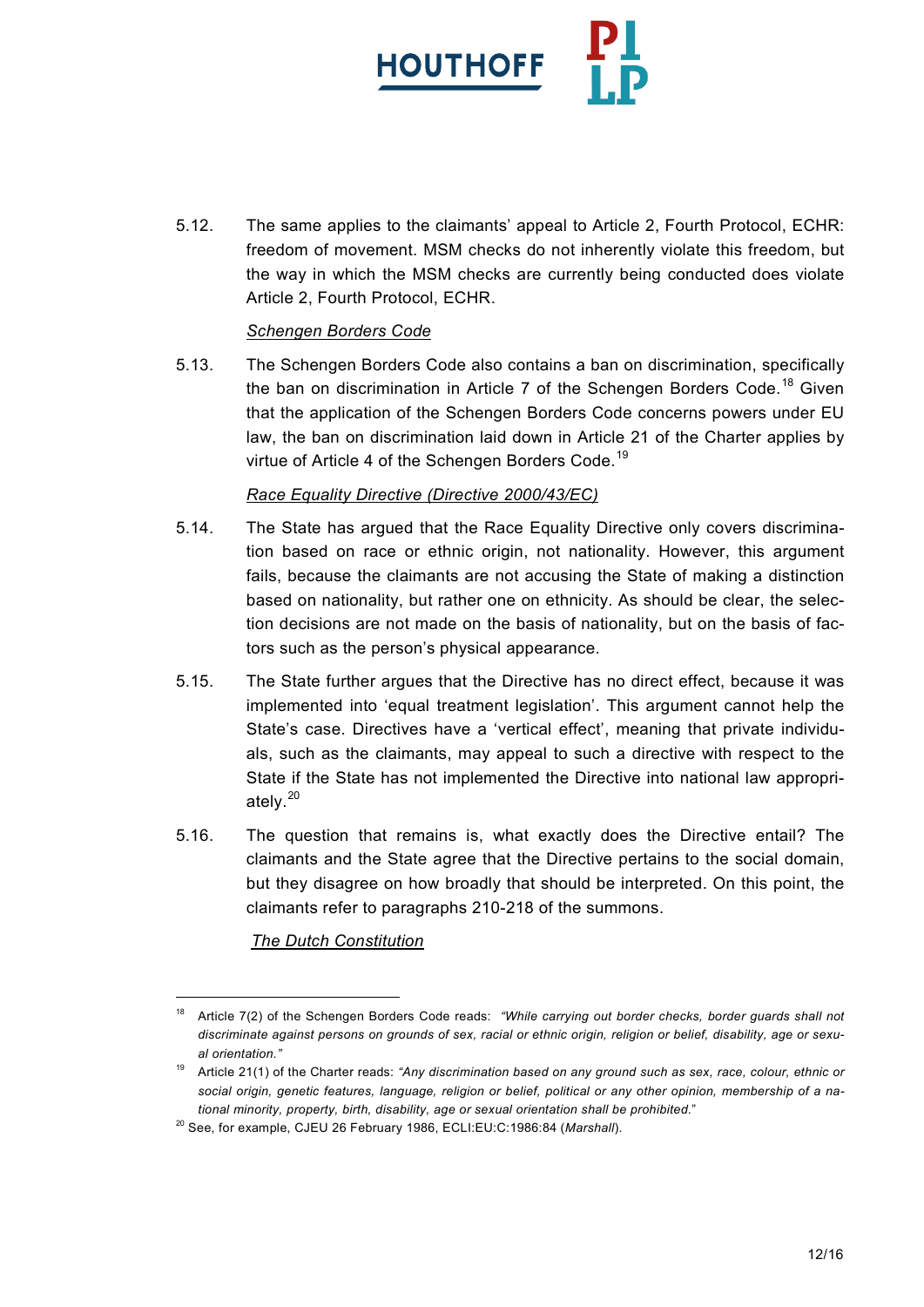

- 5.17. Finally, by using ethnicity in risk profiles and selection decisions in MSM checks, the State is violating the ban on discrimination laid down in Article 1 of the Dutch Constitution.
- 5.18. On this point the National Ombudsman has recently noted that:

*"Ethnic profiling is a form of discrimination, and therefore in violation of Article 1 of the Constitution. The government treats someone differently from others just because of who he is. If the government acts in this way, it violates the fundamental rights of that citizen."*[21](#page-12-0)

5.19. Reduced to its essence, this is what discrimination is. When a border police officer uses ethnicity in his selection decision, the State is discriminating against people on the basis of their appearance. This is, fundamentally, the very definition of discrimination.

# **6. Does it occur only rarely? Does that matter?**

- 6.1. Finally, in its Statement of Defence, the State argues that the claimants have not asserted sufficiently, and not sufficiently specifically, that the State engages in the practice of discrimination. According to the State, this entire case is based "*on only two incidents in the air travel sector*".<sup>[22](#page-12-1)</sup> This defence is, however, untenable.
- 6.2. First, the State has consistently taken the position, including in these proceedings, that it *is permitted to* use ethnicity in selection decisions.<sup>[23](#page-12-2)</sup> It should then come as no surprise that in practice, what the State finds permissible actually happens, specifically: distinctions being made based on ethnicity.
- 6.3. Second, the claimants have appealed to a significant body of academic research on the MSM checks in actual practice. In the study conducted by Van der Woude et al., officers of the RNM were observed by three researchers over a period of sixteen months, for a total of 800 man-hours, and interviews were conducted with both officers and selectees.<sup>[24](#page-12-3)</sup> This study confirmed that selection by ethnicity is happening, which is not at all surprising given the position of the State.

<span id="page-12-0"></span><sup>&</sup>lt;sup>21</sup> Exhibit 85, p. 12 [\(https://www.nationaleombudsman.nl/system/files/bijlage/Verkleurde%20Beelden-](https://www.nationaleombudsman.nl/system/files/bijlage/Verkleurde%20Beelden-%20klachtbehandeling%20etnisch%20profileren%20DEF_1.pdf) [%20klachtbehandeling%20etnisch%20profileren%20DEF\\_1.pdf\)](https://www.nationaleombudsman.nl/system/files/bijlage/Verkleurde%20Beelden-%20klachtbehandeling%20etnisch%20profileren%20DEF_1.pdf)

<span id="page-12-1"></span><sup>&</sup>lt;sup>22</sup> Statement of Defence, sections 9.2, 9.5.

<span id="page-12-2"></span>Summons, sections 81-84 and Statement of Defence, section 1.5.

<span id="page-12-3"></span><sup>24</sup> Exhibit 86, p. 27-48.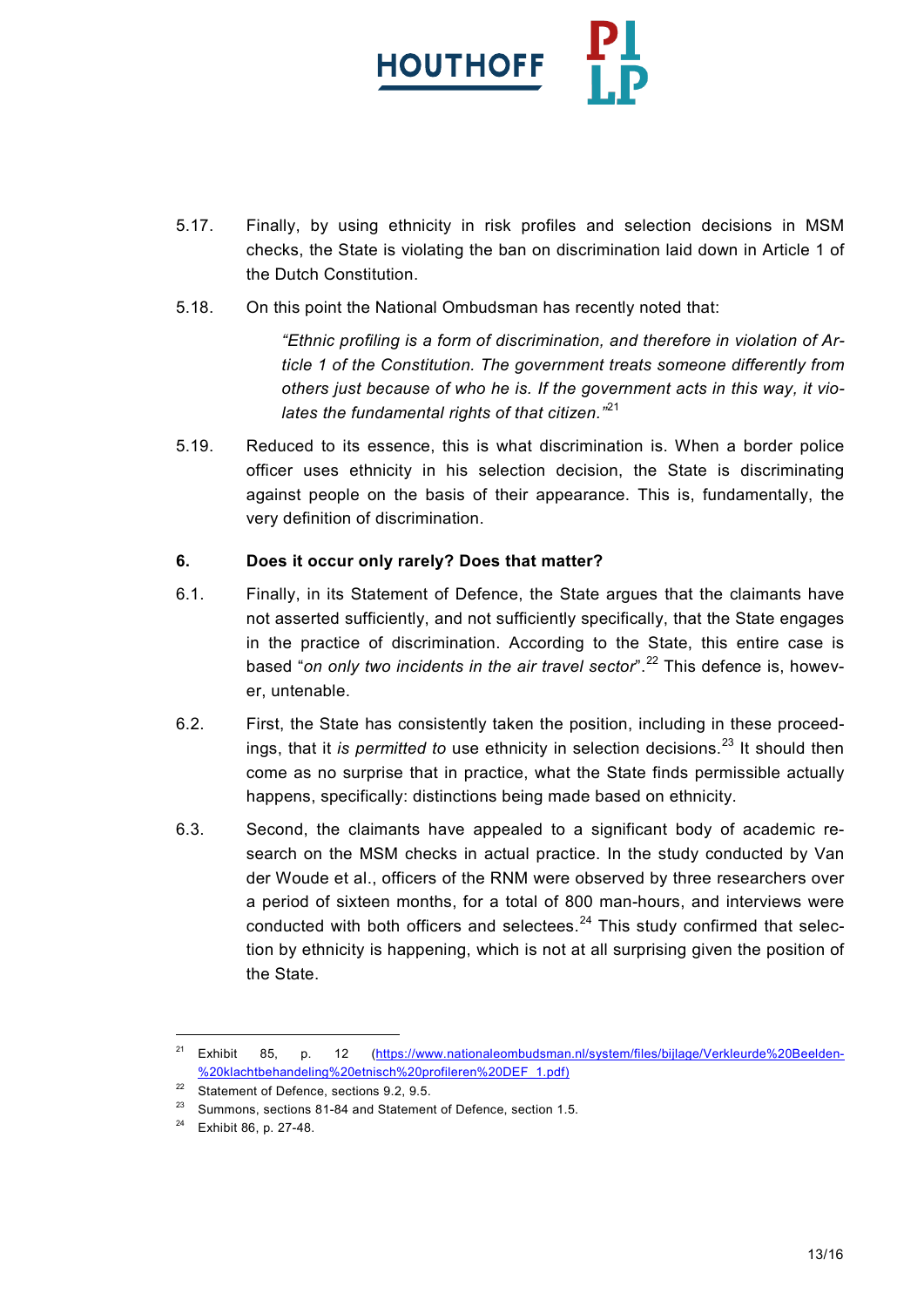

- 6.4. Third, Amnesty International, RADAR and Controle Alt Delete spoke to dozens of citizens who indicated that they have been discriminated against by ethnic profiling at the border.
- 6.5. Fourth, it is likely that ethnic profiling happens in the course of the MSM checks, because this also happens at other governmental institutions, such as the police and the tax authorities. On 30 March 2021, the National Ombudsman published a report on ethnic profiling.<sup>[25](#page-13-0)</sup> The report states that figures are incomplete, but:

*"What is clear is that ethnic profiling does take place in the Netherlands. We know this from European figures, but also from research in the Netherlands and because the police themselves admit it (and condemn it). In addition, many people share their experiences: on social media, in documentaries such as 'Verdacht', and in the form of complaints. Discrimination and ethnic profiling are important themes in society. [...] In the past year, we have seen that this theme is also alive and well in the Netherlands. The Tax Administration's benefits scandal, football players who explicitly spoke out against racism, and the Black Lives Matter movement are examples of this."[26](#page-13-1)*

- 6.6. Fifth, the claimants have appealed to the experiences (and complaints, which were declared well-founded) of [Claimant 1] and [Claimant 2]. Their experiences illustrate that ethnic profiling is happening, the impact it had on them, and that these are in no way isolated incidents.
- 6.7. Against this the State argued that the RNM receives "hardly any" complaints concerning discrimination due to skin colour, as compared to the hundreds of thousands of arrests, and presented figures to substantiate this. $27$  These figures represent the degree to which complaints concerning discrimination are brought to the RNM, but do not represent the degree to which discrimination occurs. There is a vast difference between the two, because the majority of persons confronted with ethnic profiling never submit a complaint at all, as the National Ombudsman reports:

<span id="page-13-1"></span><span id="page-13-0"></span> $25$  Exhibit 85.

<sup>26</sup> Exhibit 85, p. 13.

<span id="page-13-2"></span> $27$  Statement of Defence, section 1.4 and footnote 4.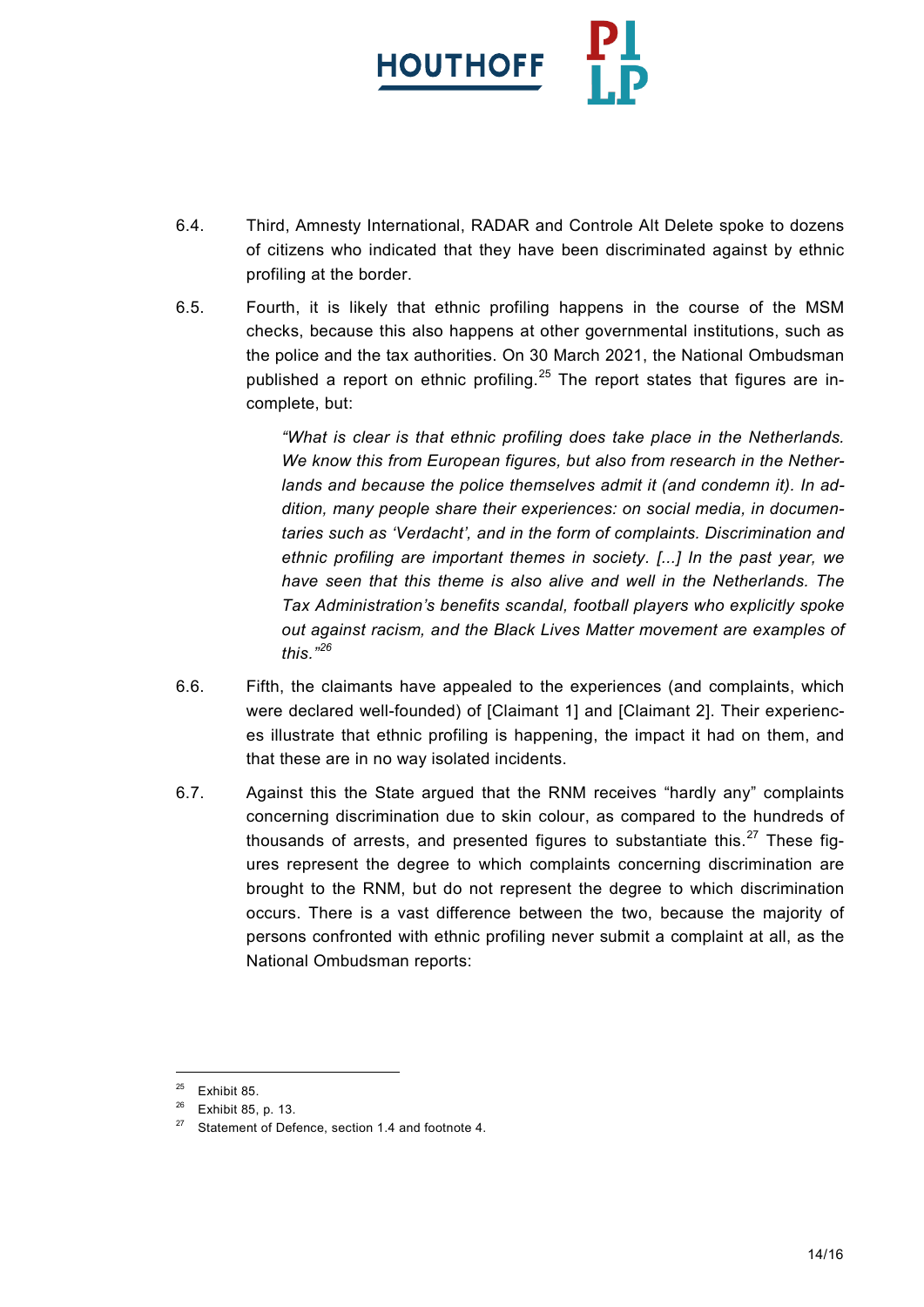

*"The vast majority of citizens with experiences of ethnic profiling do not file a complaint about it. The main reason for this is that they think complaining is pointless anyway."[28](#page-14-0)*

6.8. But even if discrimination in the course of MSM checks occurs 'only occasionally', that is no justification for a policy that permits discrimination. Every instance of discrimination is one too many.

# **7. Some comments on the claims**

- 7.1. In these proceedings, the claimants are seeking a declaratory judgment that the inclusion of ethnicity in risk profiles and selection decisions when performing MSM checks is in violation of the ban on discrimination. Additionally, the claimants are seeking a prohibition on the State's inclusion of ethnicity in risk profiles and selection decisions. Finally, the claimants ask this court to order the State to ensure that no discrimination takes place in the performance of MSM checks.
- 7.2. These claims on the part of the claimants are aimed at putting an end to ethnic profiling by the RNM: not only in the air travel segment, but also in other segments. The fact that the RNM may base its selection decisions for all segments (even in part) on ethnicity makes ethnic profiling by the RNM possible in all segments and promotes ethnic profiling.
- 7.3. The State has argued that a prohibition as sought would go too far, and in this regard pointed to cases in which selection on the basis of ethnicity does not occur – for example, when all passengers in a certain train car or bus are checked.<sup>[29](#page-14-1)</sup> But the claims of the claimants pertain not to any such cases, but only to cases in which ethnicity is used, and do not affect the MSM checks in which ethnicity is not a factor. As such, in the cases in which the State does not use ethnicity in the performance of the MSM, the State will not suffer any impediment from the claims.
- 7.4. Naturally, the RNM's statement that it has taken steps in recent years and on an ongoing basis to address the risks of discrimination is viewed as a positive development by the claimants. That does not, however, mean that the claims should not be awarded. The examples show that prohibited discrimination still does occur in practice despite these measures, and that the policy of the State, in which ethnicity is permitted to be an element in the performance of MSM

<span id="page-14-1"></span><span id="page-14-0"></span> <sup>28</sup> Exhibit 85, p. 32.

<sup>&</sup>lt;sup>29</sup> Statement of Defence, sections 9.3-9.4.